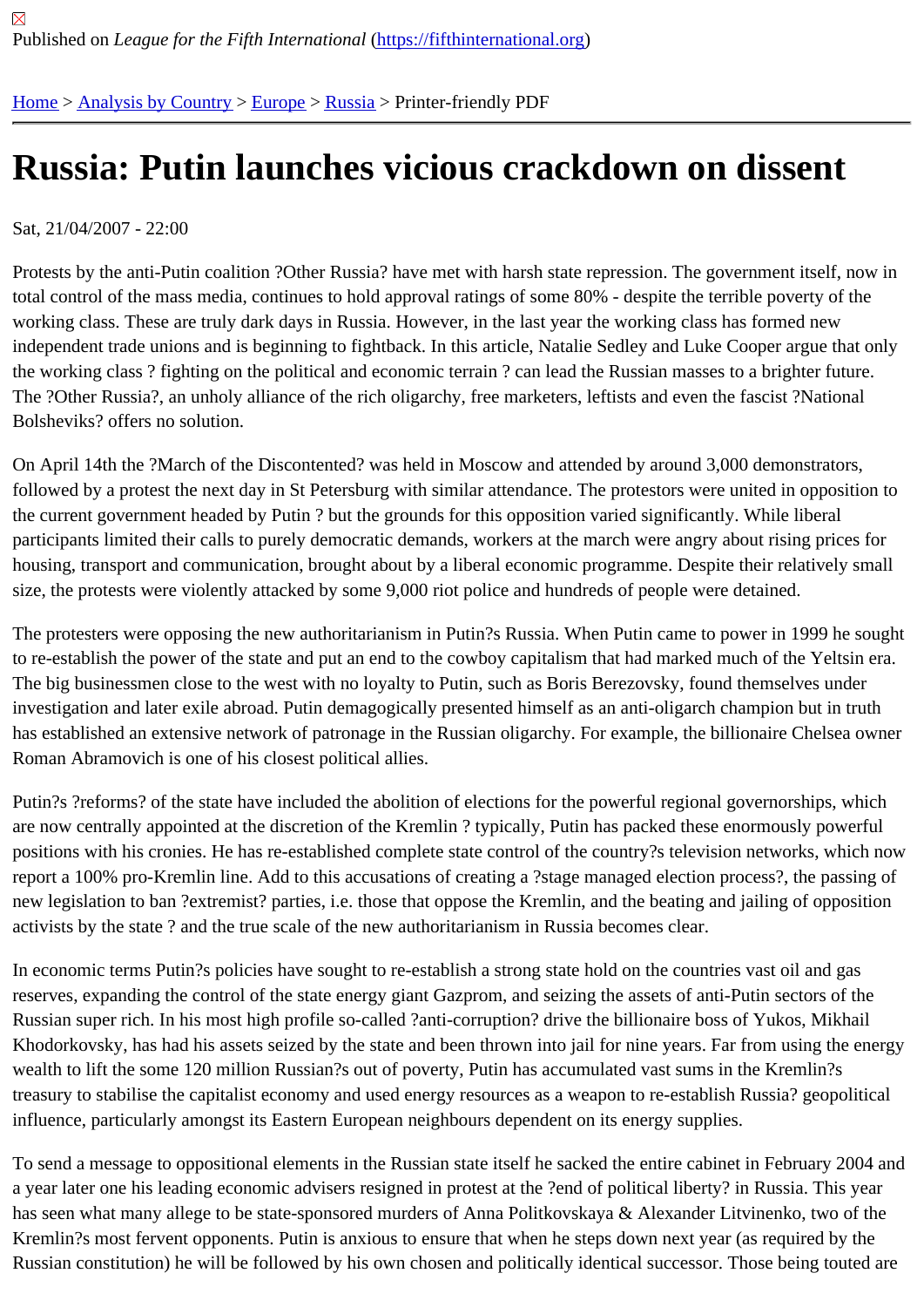close to the FSB, the Federal Security Service, and direct successor of the Soviet era KGB in which Putin made his career. Under Putin its power has grown. In addition his near total control of the media means that his successor will be enthusiastically supported by all three major television channels.

The ?Other Russia? coalition that called the protests this month was set up during the G8 summits with the aim of putting a candidate to the 2008 elections to form a counterweight to the Kremlin?s choice. This is also the main purpose of one of its main component groups, the former chess grand master Gary Kasparov?s United Civil Front. This right wing liberal movement was set up in 2005 with the stated aim: ?to dismantle the currently existing system and create a free political floor on which free elections can be held in 2007-2008. The bottom line is to preserve the Russians? right to elect a responsible government, both in presidential and parliamentary elections.? In the protests of April 14th Kasparov was held for 10 hours and fined on suspicion of violating Russia?s new ?anti-extremism laws?.

The crackdown was similar to the situation last summer when protests against the G8 in Russia were subject to a crackdown on dissent by security services. Similarly, before the protest in March, the St Petersburg governor Valentina Matvikenka appeared on television warning people not to join ?the extremists?. As one young activist pointed out, ?I live in a country where the city governor calls civil protest an act of extremism. This is a scary sign.?

Other key liberal players in Other Russia are the People?s Patriotic Union led by Mikhail Kasyanov (who is closely associated with Yeltsin, who re-introduced capitalism to Russia) and the Republican Party ? recently banned under the new ?extremism? laws. The coalition also includes the fascist National Bolshevik party ? one of the most peculiar and disgusting legacies of 20th century Stalinism, an organization that voices support for Hitler and Stalin, and is ferociously racist and anti-Semitic. Another of the supposedly ?leftist? forces in the coalition, the Communist Workers? Party led by Viktor Tyulkin, is also essentially a reactionary right-wing party based on Great Russian chauvinism and anti-semitism. At the same time more genuine leftists have supported the coalition, like the Stalinist Red Youth Vanguard and the social movements activist and academic Boris Kagarlitsky, who both took part in the small anti-G8 protests of 2006.

The weaknesses of a movement assembling such forces are all too obvious. In his article on the movement, Kagarlitsky argued that ?even though they have different goals and motivation, all discrepancies are insignificant in comparison with the common goal - to resist the regime? (Kagarlitsky, ZNET, March 19th 2007). He also said it was positive that, despite their hesitation, the new independent trade unions agreed to participate in the protests ?under their own banner and with their own slogans? (ibid).

Given the fiercely pro-rich leadership of the coalition it is no surprise that it entirely fails to address poverty and economic chaos that capitalism has created for the majority of Russian society. 20% of Russians are currently living below the poverty line with the average pension only £50 per month. Workers? wages cannot keep up with massive inflation in the cost of basic goods such as food and utilities ? in some sectors, such as postal work, they have even decreased. Inequality is intensified by the fact that taxes are charged at the same rate across all levels of income, so that billionaire tycoons pay the same proportion as street cleaners.

However, workers? poor conditions have been met with a wave of strikes over the past few months, particularly in St Petersburg and central Russia, in industries including car, rubber and food manufacturing and the postal service. There have also been unionisation drives and union recognition campaigns at several workplaces, such as the Heineken factory. These have been led by the new independent unions, which have broken with the state controlled unions inherited from the Soviet era. But it is an uphill struggle, as trade unionists are often physically threatened, intimidated by managers, transferred to lower paying jobs and threatened with firing.

In addition to attacks on democratic rights by the state and the terrible economic plight of the masses, there has been a worrying sharp increase in racist, xenophobic and anti-semitic attacks. On April 16th, Khairullo Sadykov, a street cleaner from Tajikstan, was stabbed 35 times by skinheads and died immediately. This kind of violence against immigrants, particularly from former USSR countries, is a common occurrence. In fact the situation is so severe that on April 20th ? Hitler?s birthday ? all foreign students at the Medical School in Moscow were told to stay inside their